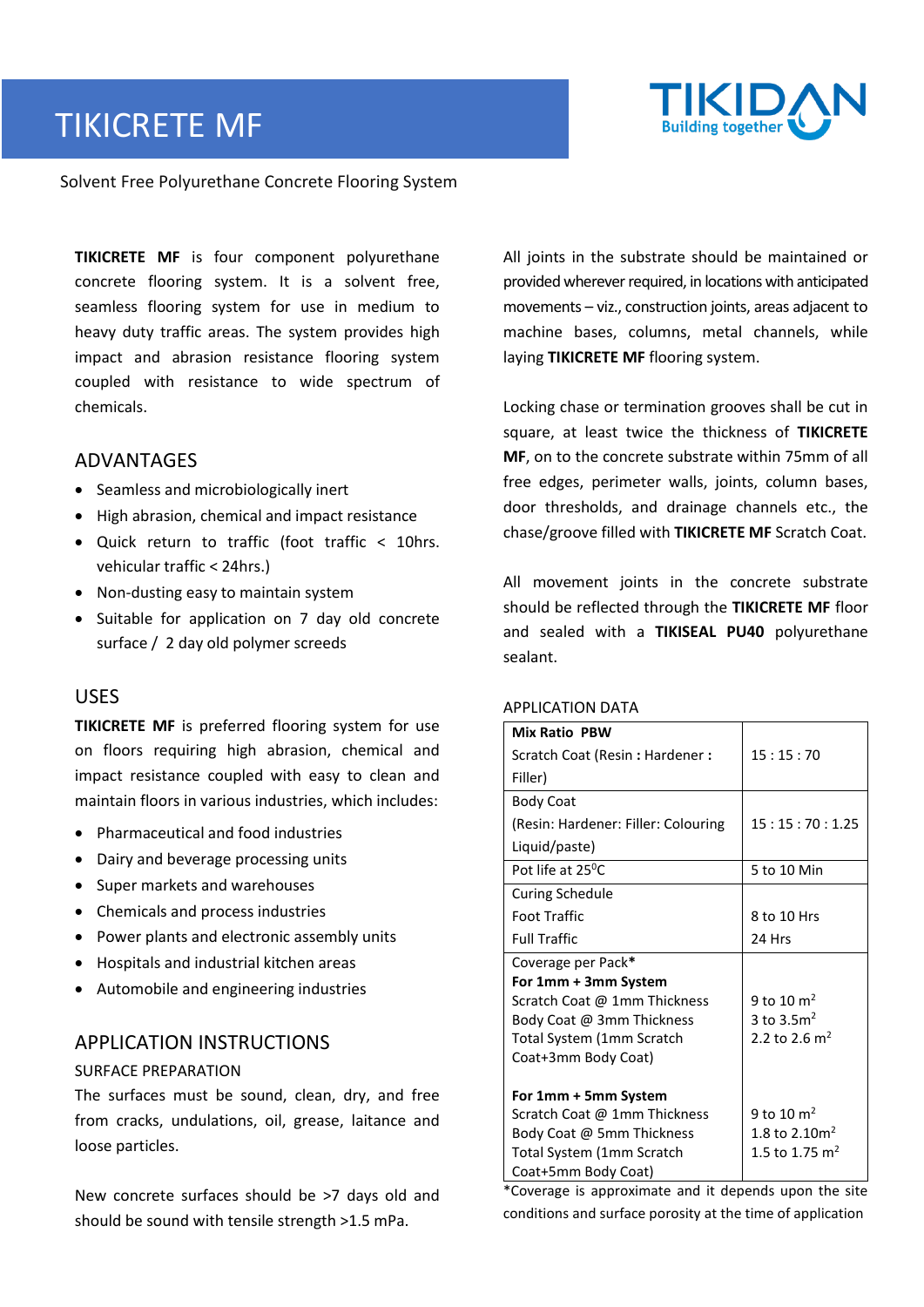

#### APPLICATION

**TIKICRETE MF** shall be installed only by trained and approved specialist contractors.

#### SCRATCH COAT

Mixing: Take **TIKICRETE MF Resin** component in a clean container followed by addition and gradual mixing of **TIKICRETE MF Hardener** component under continuous stirring. To the mixture, add **TIKICRETE MF Filler** component under continuous stirring until homogeneous mix is obtained.

Scratch Coat: Prior to application of **TIKICRETE MF** flooring system, the prepared mix of **TIKICRETE MF** Scratch coat is applied by spreading the mix  $@$  1mm thickness using toothed trowel to cover imperfections in the substrate. Allow the scratch coat to dry.

If the applied scratch coat is left for more than 48 hours, abrade the scratch coat surface mechanically to produce a suitable surface for the application of body coat (topcoat) **TIKICRETE MF.**

#### BODY COAT (TOP COAT)

Mixing: **TIKICRETE MF** is supplied as pre-weighed four components, ready to use at site. The components of **TIKICRETE MF** shall be mixed by taking **TIKICRETE MF Resin** component in a clean container followed by addition and gradual mixing of **TIKICRETE MF Colouring** component using slow speed heavy-duty electric stirrer to achieve homogeneous and uniform coloured mix. To the coloured mix is then added to **TIKICRETE MF Hardener** component under continuous stirring followed by gradual addition of **TIKICRETE MF Filler** component under continuous stirring until homogeneous mix is obtained.

Body Coat (Top Coat)**:** The prepared mix of **TIKICRETE MF** is spread using toothed trowel and immediately rolled using spike roller to remove air entrapment and avoid pinhole formation, while maintaining minimum thickness of 3mm.

Allow the applied system to cure for 24 hours before allowing vehicular traffic.

Depending on the requirement, **TIKICRETE MF** Body coat shall be applied at 3 to 6mm thickness. Ensure that the entire prepared mix of **TIKICRETE MF** is used within its pot life (5 to 10 minutes).

| <b>Properties</b>        | <b>Values</b>                              | <b>Test Standard</b>       |
|--------------------------|--------------------------------------------|----------------------------|
| Compressive<br>Strength  | >50 mPa                                    | ISO 604                    |
| Flexural Strength        | $>18$ mPa                                  | <b>ISO 178</b>             |
| Tensile Strength         | >7 mPa                                     | <b>ISO 527</b>             |
| Impact Strength          | $>8$ KJ/m <sup>2</sup>                     | <b>ISO 179</b>             |
| <b>Bond Strength</b>     | 35Kg/cm <sup>2</sup><br>(Concrete Failure) | <b>ASTM D4541</b>          |
| Abrasion<br>Resistance   | <0.150 gm                                  | ASTM D4060,<br>CS-17 Wheel |
| <b>Impact Resistance</b> | >20 Joules                                 | ASTM D2794                 |
| Dry Heat<br>Resistance   | 80 <sup>o</sup> C to 100 <sup>o</sup> C    | <b>ASTM D2485</b>          |
| Shore D Hardness         | > 80                                       | <b>ISO 868</b>             |

## PROPERTIES OF APPLIED PRODUCT\*

\*Properties tested under laboratory condition for specimens cured for 15days @30°C. Properties may vary based on actual site conditions.

## CLEANING

Immediately after application of **TIKICRETE MF**, use water for cleaning application tools.